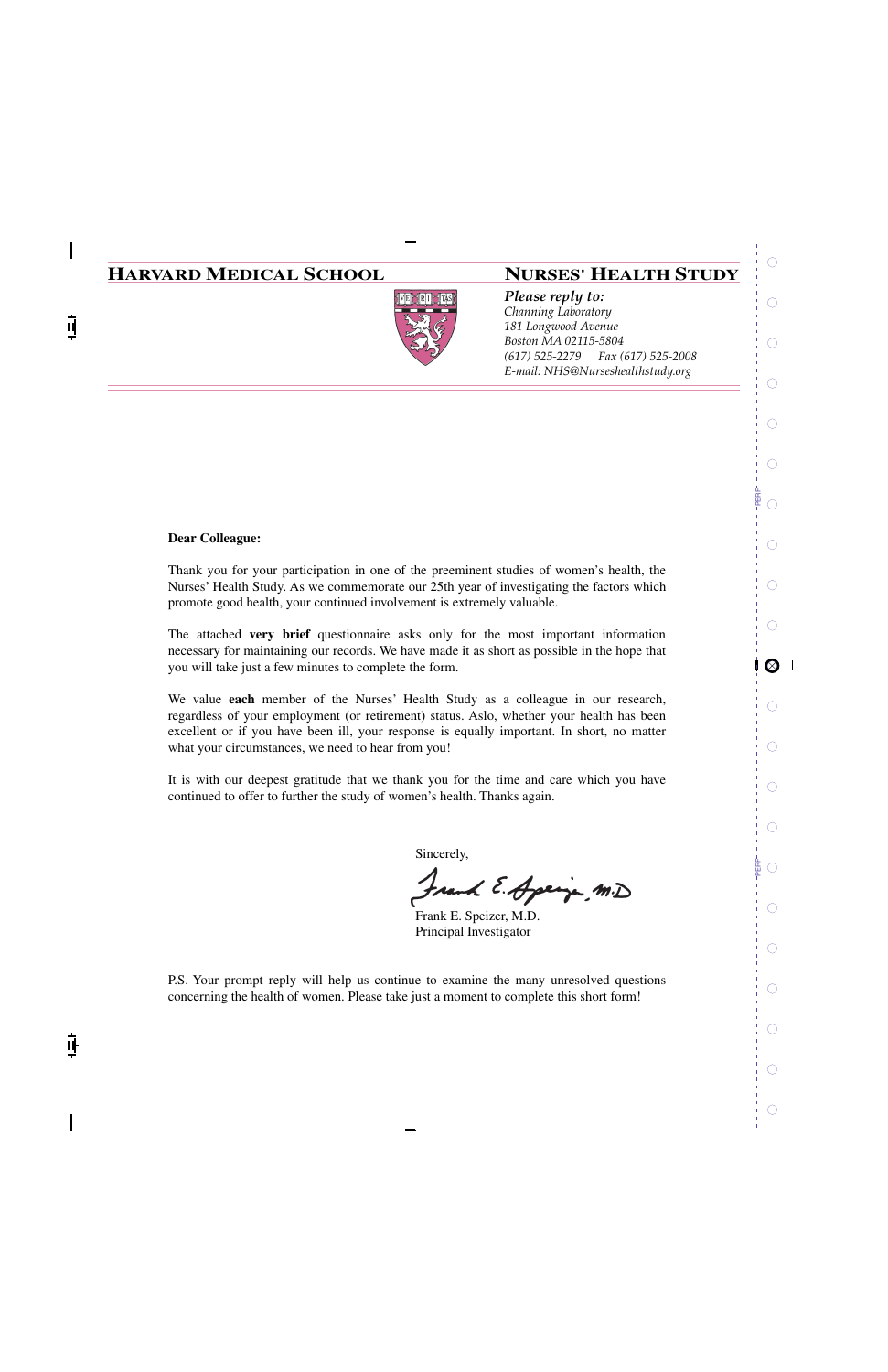## **HARVARD MEDICAL SCHOOL NURSES' HEALTH STUDY**

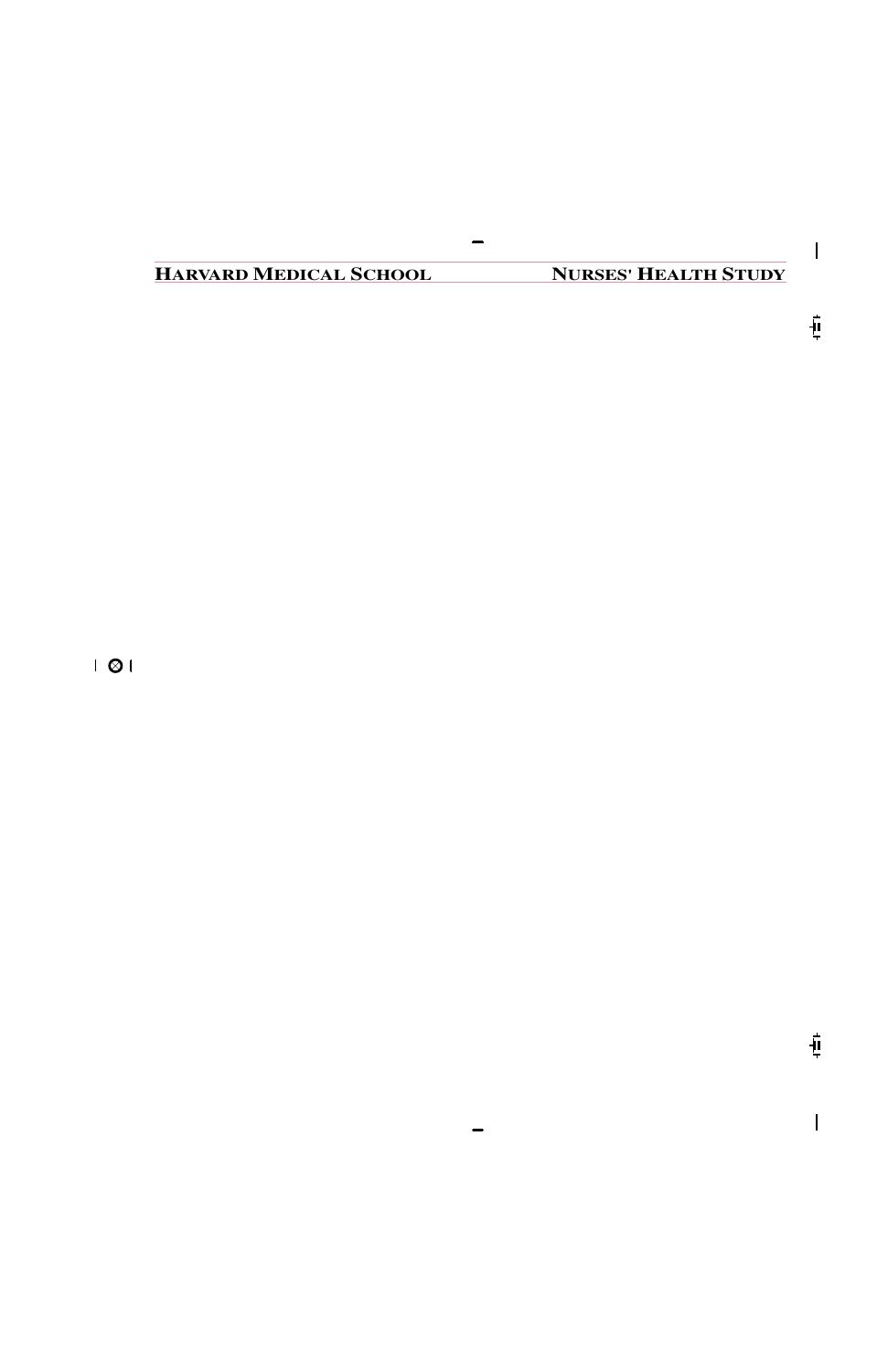# **NURSES' HEALTH STUDY - HARVARD MEDICAL SCHOOL**

ļ

|                          |           | 1. What is your date of birth?                                                                 |                                                     | <b>MONTH</b>                     | DAY                                               | <b>YEAR</b>              |                        |                                                                                          | 2. Current Weight: ______               |         | lbs.                                                                                           |                                                   |                                           |
|--------------------------|-----------|------------------------------------------------------------------------------------------------|-----------------------------------------------------|----------------------------------|---------------------------------------------------|--------------------------|------------------------|------------------------------------------------------------------------------------------|-----------------------------------------|---------|------------------------------------------------------------------------------------------------|---------------------------------------------------|-------------------------------------------|
|                          |           | 3. Have your menstrual periods ceased permanently?                                             | Surgical<br>$Yes$ <b>Was this:</b><br>Natural<br>No |                                  |                                                   |                          |                        |                                                                                          |                                         |         |                                                                                                |                                                   |                                           |
|                          |           | $4.$ Do you currently use female hormones (e.g., Premarin)? $\lfloor$                          |                                                     |                                  |                                                   |                          | No                     | $Yes$ $\rightarrow$                                                                      | Estrogen only                           |         | Estrogen &<br>Progesterone                                                                     |                                                   | Other                                     |
|                          |           | $5.$ Have you had your uterus or ovaries removed? $\Box$ No                                    |                                                     |                                  |                                                   |                          |                        | Uteros removed                                                                           | Both ovaries removed                    |         |                                                                                                |                                                   | One ovary removed                         |
|                          |           | Do you currently smoke cigarettes?                                                             |                                                     |                                  | No                                                | Yes                      |                        |                                                                                          |                                         |         |                                                                                                |                                                   |                                           |
|                          |           | 7. Since June 1996, have you had any of these physician-diagnosed illnesses?                   |                                                     |                                  |                                                   |                          |                        |                                                                                          |                                         |         | $(2)$ $(3)$ $(3a)$ $(4)$ $(4a)$ $(5)$                                                          | $\circ$                                           | $\circled{7}$                             |
|                          |           | <b>Cardiovascular</b><br>LEAVE BLANK FOR "NO".<br><b>MARK HERE FOR "YES".</b>                  |                                                     | <b>BEFORE</b><br>JUNE 1,         | <b>YEAR OF DIAGNOSIS</b><br><b>JUNE '98</b><br>to | After<br>JUNE 1,         |                        | <b>Cancer/Benign Tumors</b><br>LEAVE BLANK FOR "NO",                                     |                                         |         | BEFORE<br>JUNE 1,                                                                              | <b>YEAR OF DIAGNOSIS</b><br><b>JUNE '98</b><br>to | After<br>JUNE 1,                          |
|                          |           | <b>Elevated Cholesterol</b>                                                                    |                                                     | 1998                             | <b>MAY '00</b>                                    | 2000                     |                        | <b>Cancer of the Uterus</b>                                                              | <b>MARK HERE FOR "YES".</b>             |         | 1998                                                                                           | <b>MAY '00</b>                                    | 2000                                      |
|                          |           | <b>High Blood Pressure</b>                                                                     | m                                                   |                                  |                                                   |                          | $\bullet$              | (endometrium)                                                                            |                                         | Y       |                                                                                                |                                                   |                                           |
|                          |           | <b>Myocardial Infarction</b><br>(heart attack)<br>→ Were you hospitalized for this MI?         | n.                                                  |                                  |                                                   |                          | $\bullet$<br>$\bullet$ | <b>Fibrocystic or other</b><br>Confirmed by breast biopsy?<br>$\bigcap$ Yes $\bigcap$ No | <b>Benign Breast Disease</b>            | Y       |                                                                                                |                                                   |                                           |
|                          |           | $\bigcirc$ Yes $\bigcirc$ No                                                                   |                                                     |                                  |                                                   |                          | $\bullet$              | <b>Breast Cancer</b>                                                                     |                                         | Y<br>m  |                                                                                                |                                                   |                                           |
|                          |           | Angina $\rightarrow$ Confirmed<br>$\bigcirc$ Yes<br><b>Pectoris by angiogram?</b> $\bigcap$ No | $Y \Rightarrow$                                     |                                  |                                                   |                          | $\bullet$              | <b>Melanoma</b>                                                                          |                                         |         |                                                                                                |                                                   |                                           |
|                          |           | <b>Coronary Artery Bypass</b><br>or Coronary Angioplasty                                       | н                                                   |                                  |                                                   |                          | $\bullet$              |                                                                                          | <b>Squamous Cell Skin Cancer</b>        | Y<br>m  |                                                                                                |                                                   |                                           |
|                          |           | Stroke (CVA)                                                                                   | Y<br>m)                                             |                                  |                                                   |                          | $\bullet$              | <b>Basal Cell Skin Cancer</b>                                                            |                                         |         |                                                                                                |                                                   |                                           |
|                          |           | <b>Transient Ischemic Attack</b>                                                               | Y.<br>n)                                            |                                  |                                                   |                          | $\bullet$              | <b>Colon or Rectal Polyps</b><br>(benign)                                                |                                         | Y       |                                                                                                |                                                   |                                           |
|                          |           | (TIA)<br><b>Carotid Artery Surgery</b>                                                         |                                                     |                                  |                                                   |                          | $\bullet$              | <b>Colon or Rectal Cancer</b>                                                            |                                         | Y       |                                                                                                |                                                   |                                           |
|                          |           | (Endarterectomy)                                                                               | $\overline{Y}$ $\Rightarrow$                        |                                  |                                                   |                          |                        | <b>Other Cancer</b><br>(e.g. Lung, Ovary, etc.)                                          |                                         |         |                                                                                                |                                                   |                                           |
|                          |           | <b>Peripheral Artery Disease</b><br>(not varicose veins)                                       | Y<br>ш                                              |                                  |                                                   |                          |                        |                                                                                          |                                         |         | $\left( 0 \right)$ $\left( 1 \right)$ $\left( 2 \right)$ $\left( 3 \right)$ $\left( 4 \right)$ | (5)<br><b>6</b>                                   |                                           |
|                          |           | <b>Pulmonary Embolus</b>                                                                       | Y<br>m)                                             |                                  |                                                   |                          |                        | Specify other cancer site:                                                               |                                         |         |                                                                                                |                                                   | $(1) (1) (2) (3) (4) (5) (6) (7) (8) (9)$ |
| $\overline{\phantom{a}}$ | $\bullet$ | <b>Congestive Heart Failure</b>                                                                | Y                                                   |                                  |                                                   |                          |                        | <b>Other Diseases</b>                                                                    |                                         |         | BEFORE<br>JUNE 1.<br>1998                                                                      | <b>JUNE '98</b><br>to<br><b>MAY '00</b>           | After<br>JUNE 1,<br>2000                  |
|                          |           | Atrial fibrillation, Dr. Dx                                                                    | Y.<br>m)                                            |                                  |                                                   |                          | $\bullet$              | <b>Diabetes Mellitus</b>                                                                 |                                         | Υ       |                                                                                                |                                                   |                                           |
|                          |           | <b>Eye Diseases</b>                                                                            |                                                     | <b>BEFORE</b><br>JUNE 1.<br>1998 | <b>JUNE '98</b><br>to<br><b>MAY '00</b>           | After<br>JUNE 1,<br>2000 | $\bullet$              | <b>Alzheimer's Disease</b>                                                               |                                         | Y       |                                                                                                |                                                   |                                           |
|                          |           | Glaucoma                                                                                       | Y.<br>a)                                            |                                  |                                                   |                          | $\bullet$              | <b>Parkinson's Disease</b>                                                               |                                         | Y       |                                                                                                |                                                   |                                           |
|                          |           | <b>Macular Degeneration</b>                                                                    |                                                     |                                  |                                                   |                          | $\bullet$              | <b>Multiple Sclerosis</b>                                                                |                                         | Y       |                                                                                                |                                                   |                                           |
|                          |           | of Retina                                                                                      | Y<br>n)                                             |                                  |                                                   |                          | $\bullet$              | Depression, Dr. Dx                                                                       |                                         | Y       |                                                                                                |                                                   |                                           |
|                          |           | Cataract (1st diagnosis)                                                                       | $\rightarrow$                                       |                                  |                                                   |                          | $\bullet$              | <b>Interstitial Cystitis</b>                                                             | (Dx by<br>cystoscopy)                   | Y       |                                                                                                |                                                   |                                           |
|                          |           | <b>Cataract Extraction</b>                                                                     | E                                                   |                                  |                                                   |                          | $\bullet$              | <b>Kidney Stones</b>                                                                     |                                         |         |                                                                                                |                                                   |                                           |
|                          |           | Increased eye pressure<br>(over $25mm/Hg$ )                                                    | m.                                                  |                                  |                                                   |                          | $\bullet$              | Cholecystectomy                                                                          |                                         | Υ       |                                                                                                |                                                   |                                           |
|                          |           | <b>Musculoskeletal</b>                                                                         |                                                     | <b>BEFORE</b><br>JUNE 1,<br>1998 | <b>JUNE '98</b><br>to<br><b>MAY '00</b>           | After<br>JUNE 1,<br>2000 | $\bullet$              | Emphysema or                                                                             | <b>Asthma</b> (Doctor Diagnosed)        | Y<br>٣Ì |                                                                                                |                                                   |                                           |
|                          |           | <b>Hip or Wrist Fracture</b><br>Specify Date, Site, and                                        | Y.<br>m)                                            |                                  |                                                   |                          | $\bullet$              | <b>Chronic Bronchitis</b>                                                                |                                         | Y<br>m) |                                                                                                |                                                   |                                           |
|                          |           | Circumstances on reverse side of this form                                                     | н                                                   |                                  |                                                   |                          |                        | <b>Other Major Illness or</b>                                                            | surgery (since June 1998)               | Y<br>٣İ |                                                                                                |                                                   |                                           |
|                          |           | <b>Hip Replacement</b><br>Osteoporosis                                                         | н                                                   |                                  |                                                   |                          |                        |                                                                                          |                                         |         |                                                                                                |                                                   | Continue                                  |
|                          |           | Rheumatoid arthritis, Dr. Dx                                                                   |                                                     |                                  |                                                   |                          |                        |                                                                                          | Specify other major illness or surgery: |         |                                                                                                |                                                   | on Back                                   |

PERF PERF